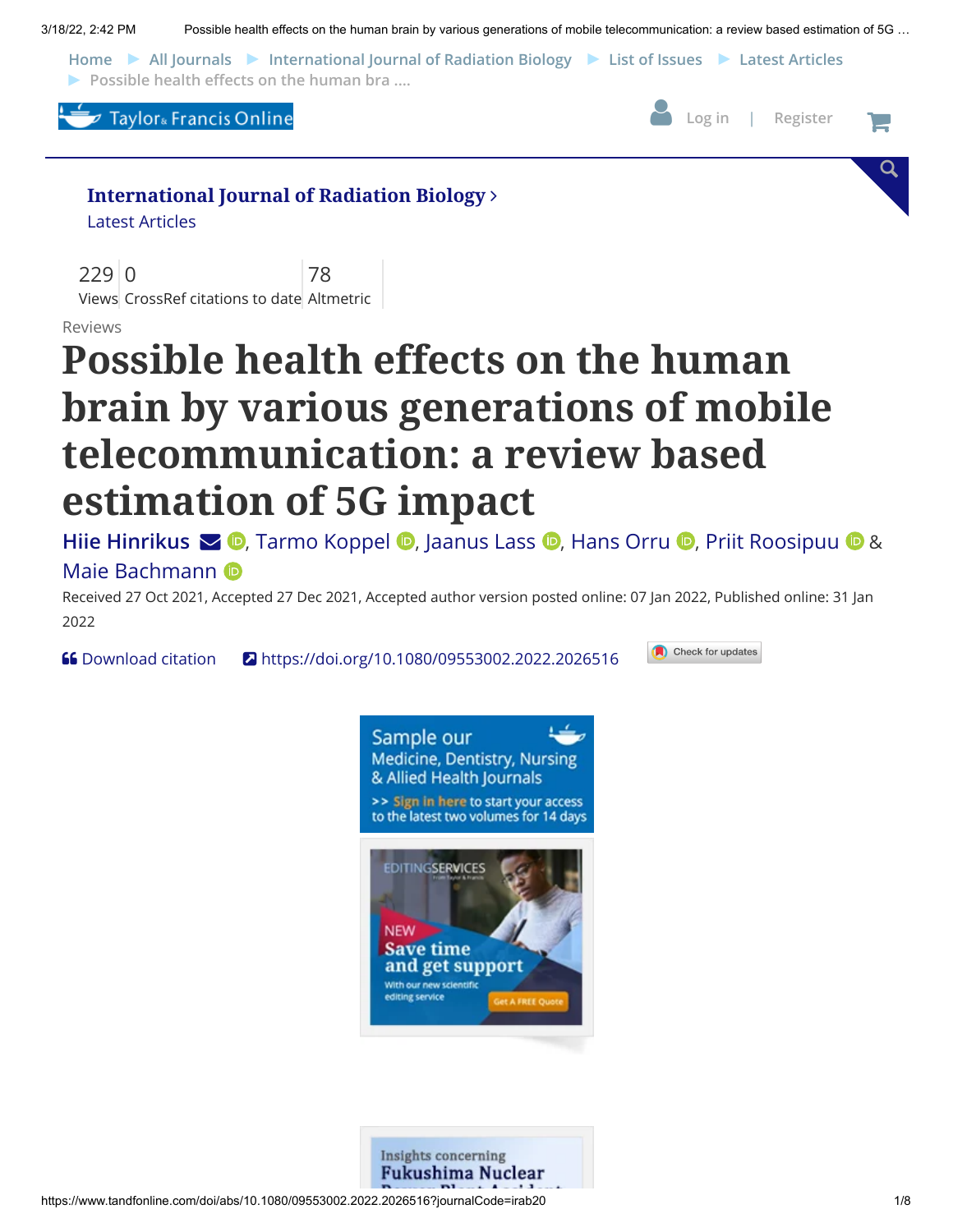

## **Abstract**

## **Purpose**

The deployment of new 5G NR technology has significantly raised public concerns in possible negative effects on human health by radiofrequency electromagnetic fields (RF EMF). The current review is aimed to clarify the differences between possible health effects caused by the various generations of telecommunication technology, especially discussing and projecting possible health effects by 5G. The review of experimental studies on the human brain over the last fifteen years and the discussion on physical mechanisms and factors determining the dependence of the RF EMF effects on frequency and signal structure have been performed to discover and explain the possible distinctions between health effects by different telecommunication generations.

# **Conclusions**

The human experimental studies on RF EMF effects on the human brain by 2G, 3G and 4G at frequencies from 450 to 2500 MHz were available for analyses. The search for publications indicated no human experimental studies by 5G nor at the RF EMF

https://www.tandfonline.com/doi/abs/10.1080/09553002.2022.2026516?journalCode=irab20 2/8 frequencies higher than 2500 MHz. The results of the current review demonstrate no consistent relationship between the character of RF EMF effects and parameters of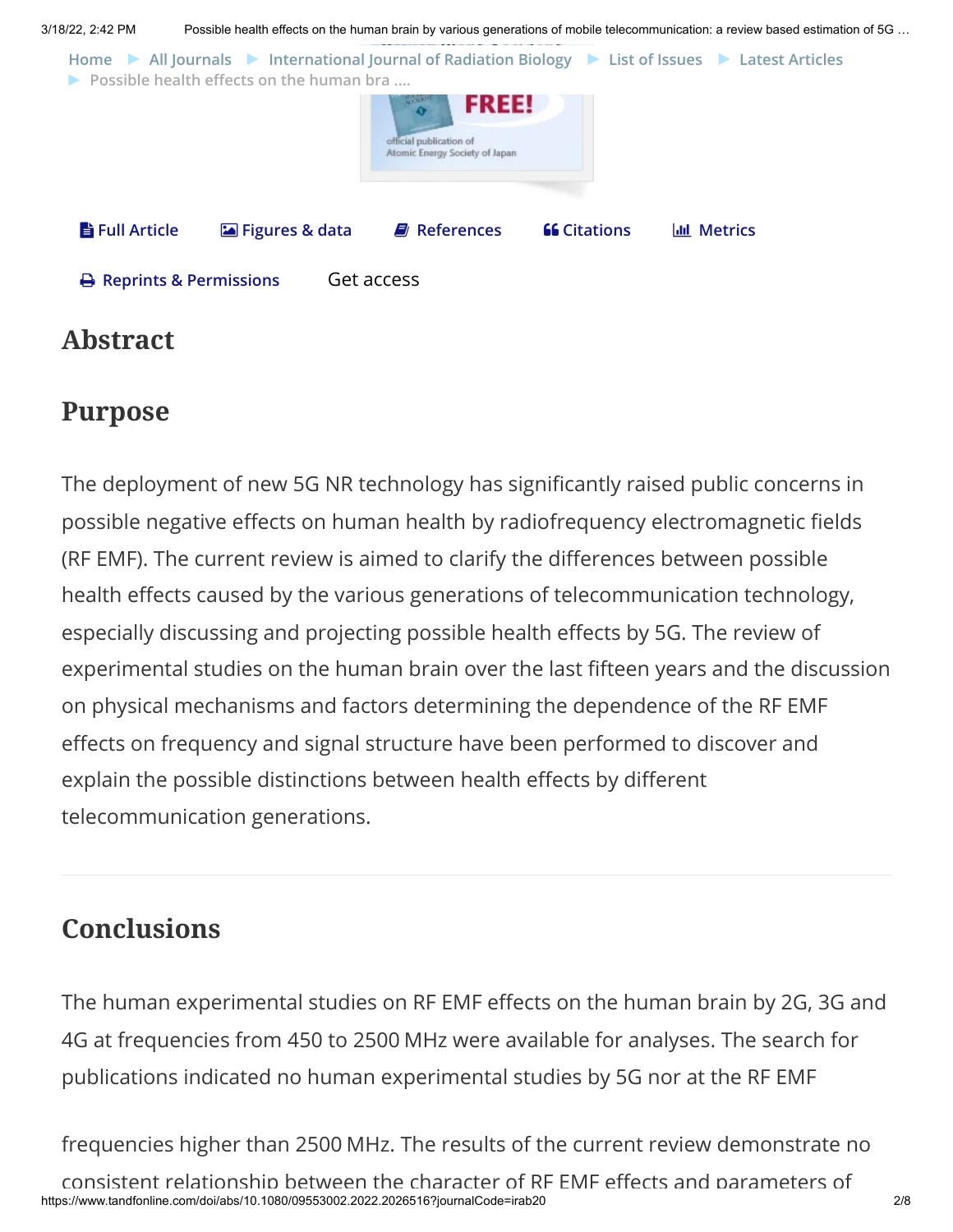3/18/22, 2:42 PM Possible health effects on the human brain by various generations of mobile telecommunication: a review based estimation of 5G …

consistent relationship between the character of RF EMF effects and parameters of **Possible health effects on the human bra .... [Home](https://www.tandfonline.com/) [All Journals](https://www.tandfonline.com/action/showPublications?pubType=journal) [International Journal of Radiation Biology](https://www.tandfonline.com/irab20) [List of Issues](https://www.tandfonline.com/loi/irab20) [Latest Articles](https://www.tandfonline.com/toc/irab20/0/0)**

At the RF EMF frequencies lower than 10 GHz, the impact of 5G NR FR1 should have no principal differences compared to the previous generations. The radio frequencies used in 5G are even higher and the penetration depths of the fields are smaller; therefore, the effect is rather lower than at previous generations. At the RF EMF frequencies higher than 10 GHz, the mechanism of the effects might differ and the impact of 5G NR FR2 becomes unpredictable. Existing knowledge about the mechanism of RF EMF effects at millimeter waves lacks sufficient experimental data and theoretical models for reliable conclusions. The insufficient knowledge about the possible health effects at millimeter waves and the lack of in vivo experimental studies on 5G NR underline an urgent need for the theoretical and experimental investigations of health effects by 5G NR, especially by 5G NR FR2.

**Q Keywords:** RF EMF [exposure](https://www.tandfonline.com/keyword/RF+EMF+Exposure) health [effects](https://www.tandfonline.com/keyword/Health+Effects) [frequency dependence](https://www.tandfonline.com/keyword/Frequency+Dependence) signal [structure](https://www.tandfonline.com/keyword/Signal+Structure) underlying [mechanisms](https://www.tandfonline.com/keyword/Underlying+Mechanisms)

◆ [Previous](https://www.tandfonline.com/doi/full/10.1080/09553002.2022.2024291) [article](https://www.tandfonline.com/doi/full/10.1080/09553002.2022.2027541) **View** [latest articles](https://www.tandfonline.com/action/showAxaArticles?journalCode=irab20) **Next** article ▶

### **Disclosure statement**

The authors report no conflict of interest.

# **Additional information**

# **Funding**

This research has been initiated by the Ministry of Social Affairs and funded by the Ministry of

Economic Affairs and Communications of the Republic of Estonia, Project 5GEMF1.

https://www.tandfonline.com/doi/abs/10.1080/09553002.2022.2026516?journalCode=irab20 3/8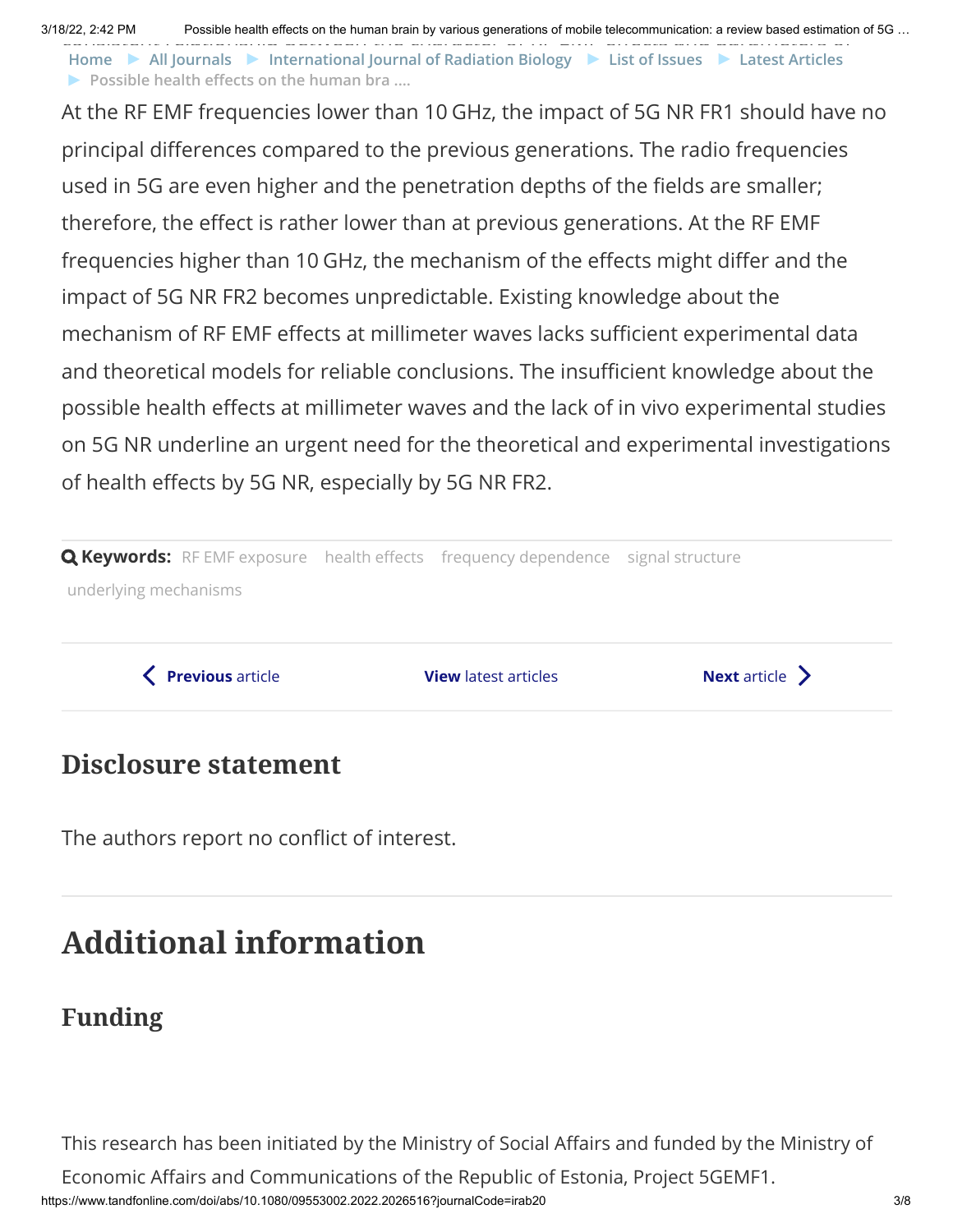**Possible health effects on the human bra .... [Home](https://www.tandfonline.com/) [All Journals](https://www.tandfonline.com/action/showPublications?pubType=journal) [International Journal of Radiation Biology](https://www.tandfonline.com/irab20) [List of Issues](https://www.tandfonline.com/loi/irab20) [Latest Articles](https://www.tandfonline.com/toc/irab20/0/0)**

#### **Hiie Hinrikus**

*Hiie Hinrikus*, PhD, DSc, is a Professor Emeritus of Radiophysics at the Department of Health Technologies, Tallinn University of Technology, Tallinn, Estonia.

#### **Tarmo Koppel**

*Tarmo Koppel*, PhD, is a Lecturer at the Department of Business Administration, School of Business and Governance, Tallinn University of Technology, Tallinn, Estonia.

#### **Jaanus Lass**

*Jaanus Lass*, PhD, is a Senior Research Fellow at the Department of Health Technologies, Tallinn University of Technology, Tallinn, Estonia.

#### **Hans Orru**

*Hans Orru*, PhD, is a Professor of Environmental Health at the Institute of Family Medicine and Public Health, University of Tartu, Tartu, Estonia.

#### **Priit Roosipuu**

*Priit Roosipuu*, MSc, is a Telecom Solutions Developer at the Thomas Johann Seebeck Department of Electronics, School of Information Technologies, Tallinn University of Technology, Tallinn, Estonia.

#### **Maie Bachmann**

https://www.tandfonline.com/doi/abs/10.1080/09553002.2022.2026516?journalCode=irab20 4/8 *Maie Bachmann*, PhD, is a Professor of Biosignals Processing at the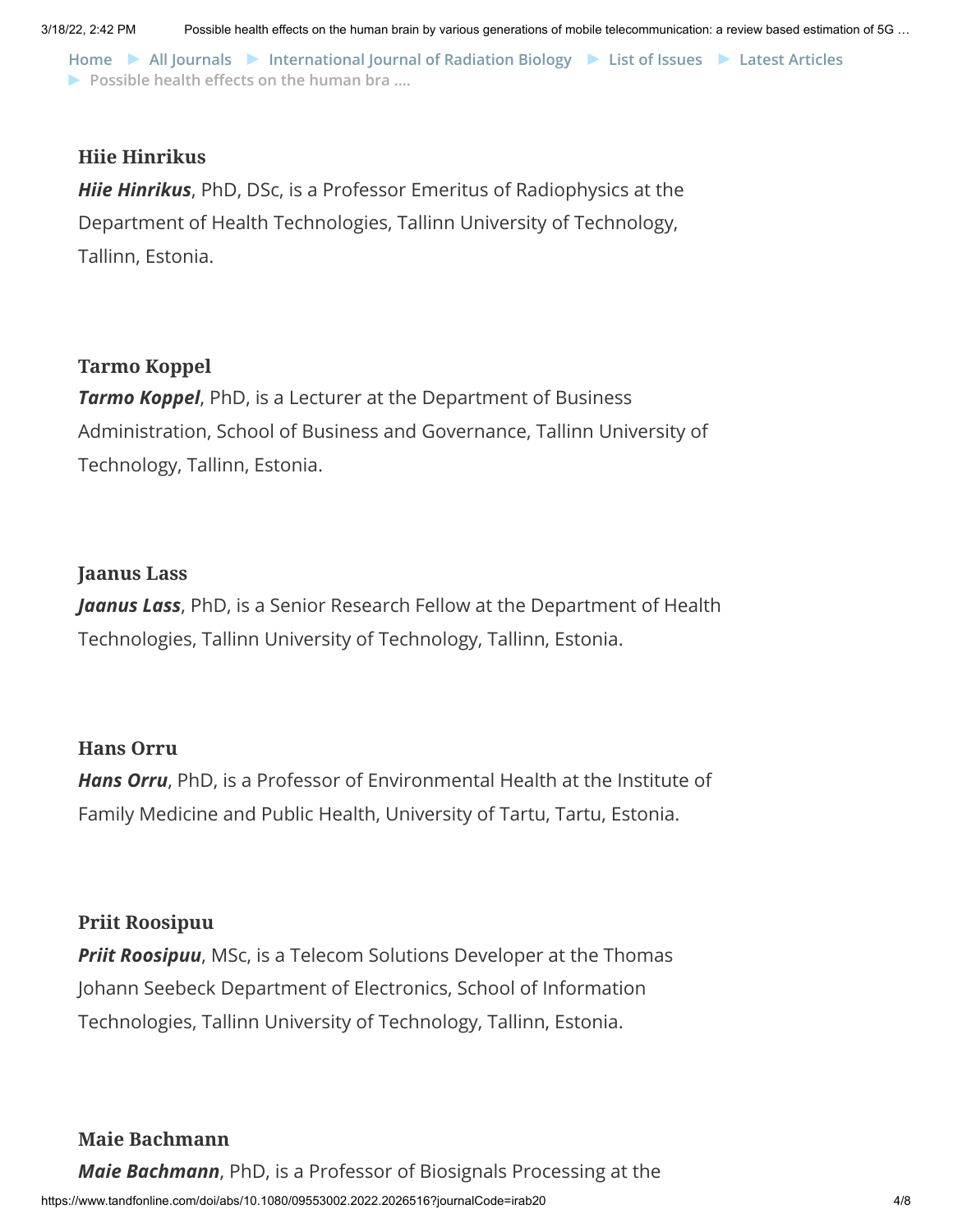<span id="page-4-0"></span>

View more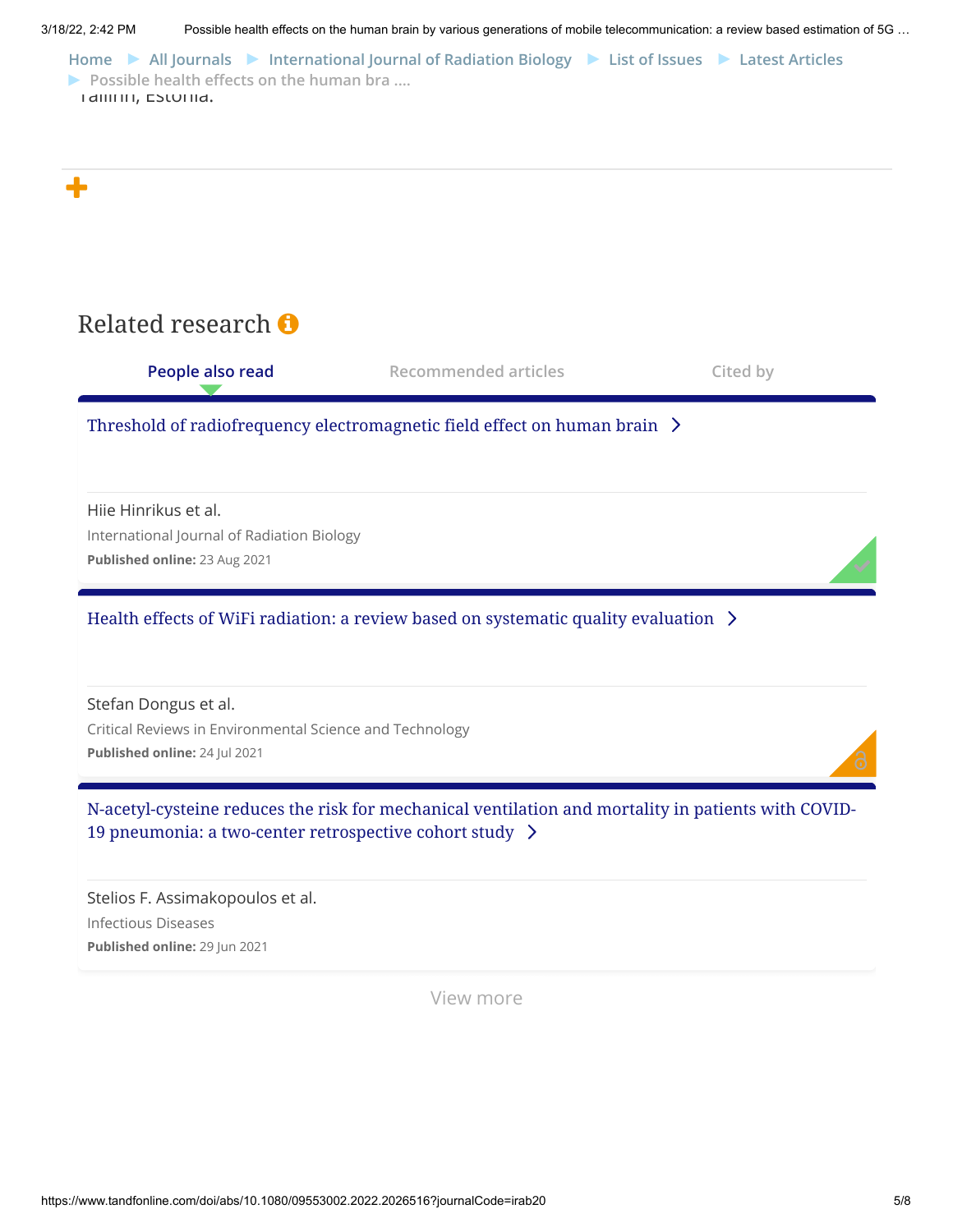**[Home](https://www.tandfonline.com/) [All Journals](https://www.tandfonline.com/action/showPublications?pubType=journal) [International Journal of Radiation Biology](https://www.tandfonline.com/irab20) [List of Issues](https://www.tandfonline.com/loi/irab20) [Latest Articles](https://www.tandfonline.com/toc/irab20/0/0) Possible health effects on the human bra ....**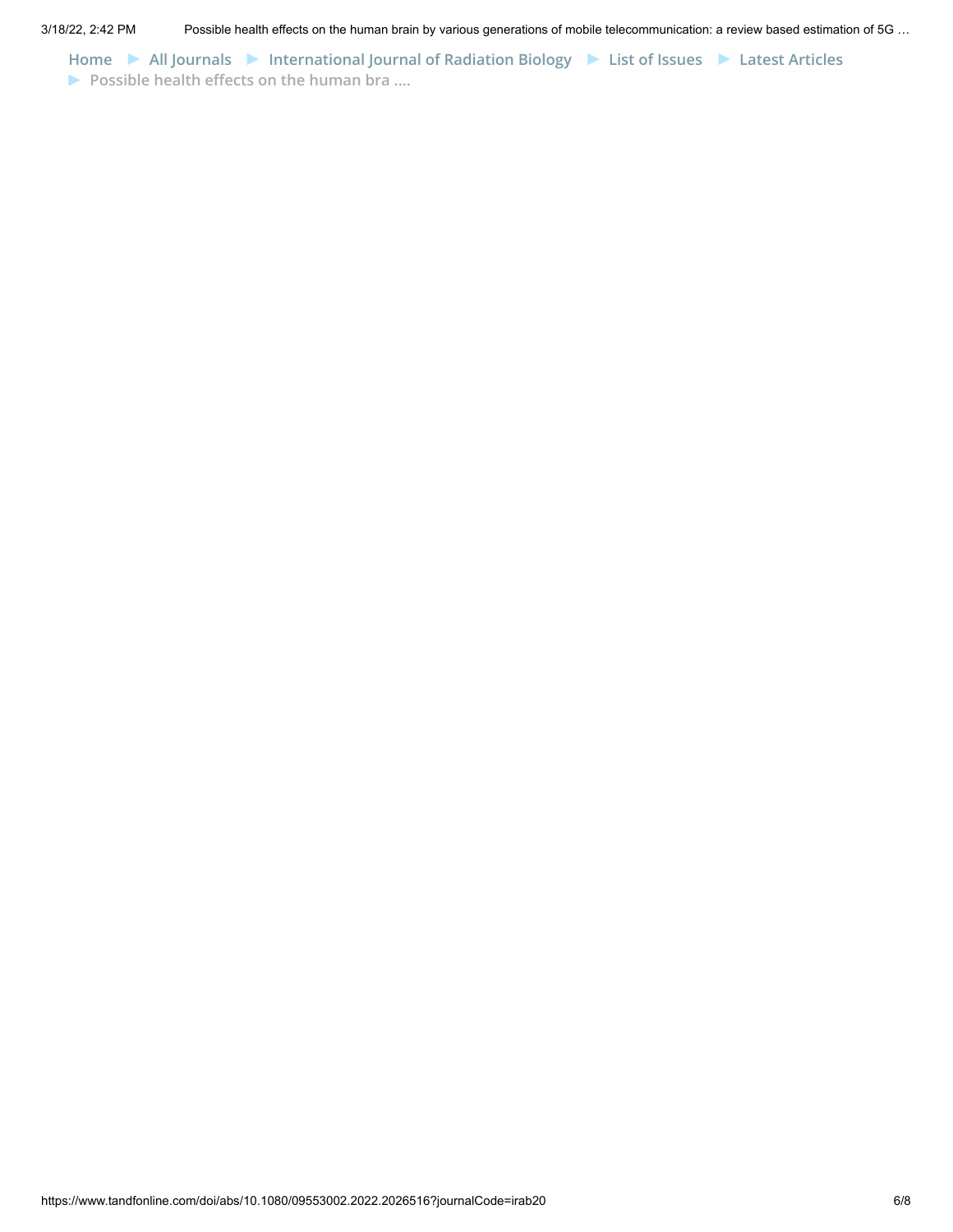**[Home](https://www.tandfonline.com/) [All Journals](https://www.tandfonline.com/action/showPublications?pubType=journal) [International Journal of Radiation Biology](https://www.tandfonline.com/irab20) [List of Issues](https://www.tandfonline.com/loi/irab20) [Latest Articles](https://www.tandfonline.com/toc/irab20/0/0) Possible health effects on the human bra ....**